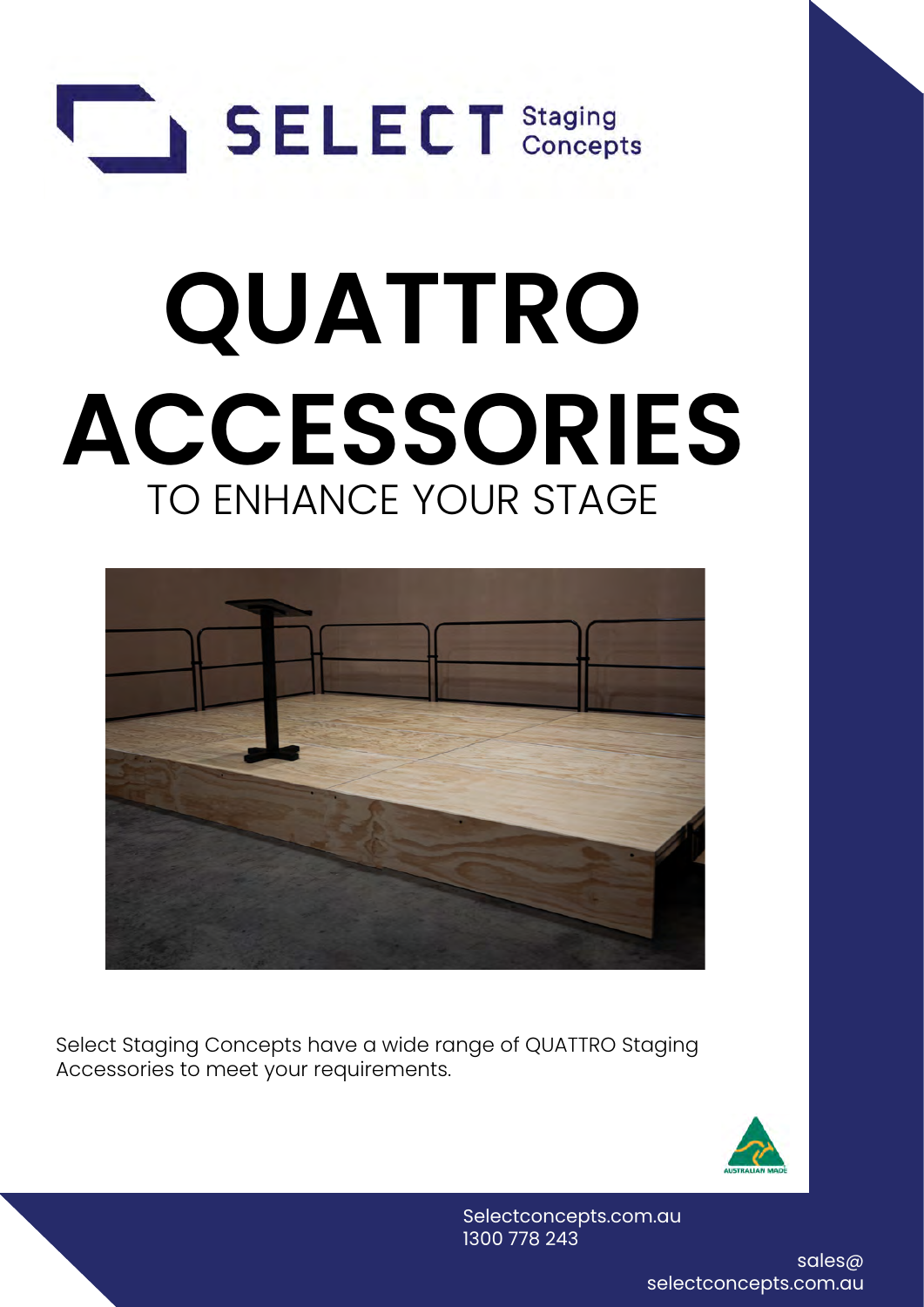

## HOW TO ADD ON TO YOUR STAGE:

## The Basic Accessories:

#### **1.** Klemm-fix Connector -

 Insert the Klemm-fix Connector into the Extrusion opening of the two Podiums. When inserting the Klemm-fix Connector ensure it is facing up– TOP is on the top side. On the outside edge of the Stage insert the Klemm-fix fully. Lock the Klemm-fix Connector with the Allen Key Tool – with the Tool already engaged into the Screw Head, use the Tool to push the Klemm-fix into place – don't overtighten.

#### **2.** Klemm-fix Tool -

Tightens and directs the Klemm-fix Connector.

**3.** Wood Block -

 To be used on QUATTRO and DIVA Stages Only - Insert the Wood Block into the first Podium Extrusion half way along the Podium long side, and position the second Podium alongside and fit together. The Wood Block is essential to assist with the weight transfer between each Podium

#### **4.** Modular Steps -

 The Standard Modular Steps are 950mm wide x 250mm deep and a choice of 150mm and 200mm high. Custom sizes are also available. Modular Steps may be simply slotted/joined together for Stage Heights over 400mm. Stages with a top height over 1000mm will require a centre Modular Step Support piece to stop sway and bowing.

 The Steps are secured to the Stage with a T-Bolt which slides into the Podium Aluminium Extrusion.

 Position the T-Bolts on the exterior of the Stage where needed. Slide the Step predrilled hole over the T-Bolt and attach the Hand Wheel – then hand tighten.



Selectconcepts.com.au 1300 778 243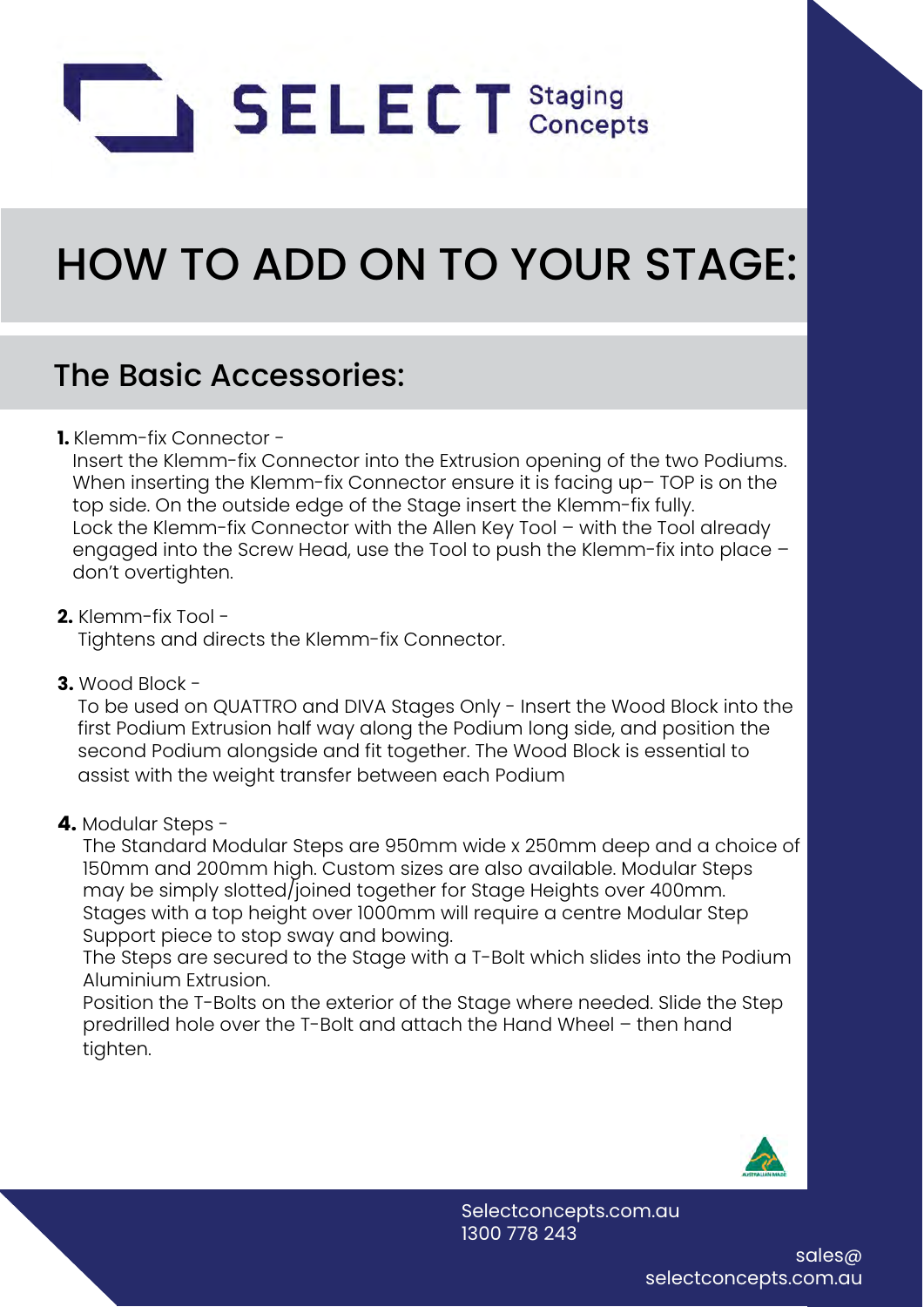



Klemm-fix Connector & Klemm-fix Tool



Wood Block





Modular Steps Modular Step with Step Hand Rail



Selectconcepts.com.au 1300 778 243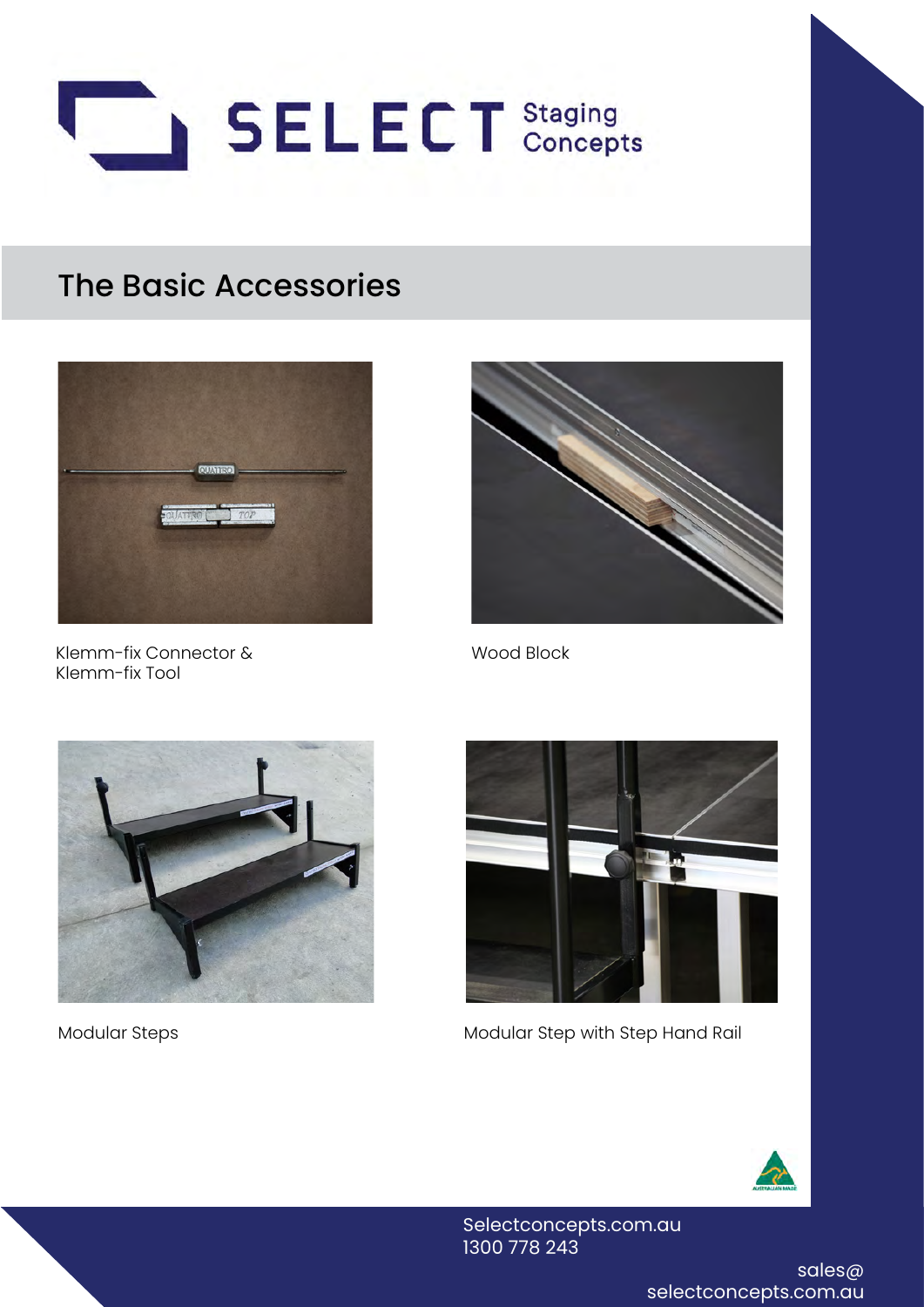

**5.** Modular Step Hand Rails-

May be attached to the Modular Step on one or both sides.

 To attach the Step Hand Rail to the Modular Step, remove the Hand Wheel from the T-Bolt where it secures the Step to the Stage. Then remove the plastic cap from the lower vertical Leg of the Step. Remove the Step from the T-Bolt and slide the Hand Rail down into position on to the two connection points on the Step.

 Lastly, reposition the Step and Hand Rail over the T-Bolts and resecure with the Hand Wheels.

**6.** Stage Safety Hand Rails -

 For use on any side of the Stage. Must be used for Stages over 1000mm high. Slide the T-Bolts into the Podium Extrusion to the position where the Rails need to be assembled to the Stage. Position the Hand Rails over the T-Bolts. Attach the Hand Wheels and hand tighten. When adding more than One Hand Rail to a Stage use a Rail Clamp to secure the Hand Rails to each other with the Clamp placed mid-way up the upright side.

**7.** Stage Legs - Standard -

 Standard height Stage Legs are available from 200mm high to 2000mm high. Available as sets of 4 or 6 Legs -or as a single Leg purchase. All Legs simply attach to the Podium with the Podium Corner Bracket and Wing Bolt –always hand tighten. All Legs have plastic Feet to minimise scratch issues on timber floors.

**8.** Stage Legs with Lockable Wheels -

 May be used as Drum Risers or moveable Platforms. Simply add the Lockable Wheels and Plates to the standard Stage Legs.

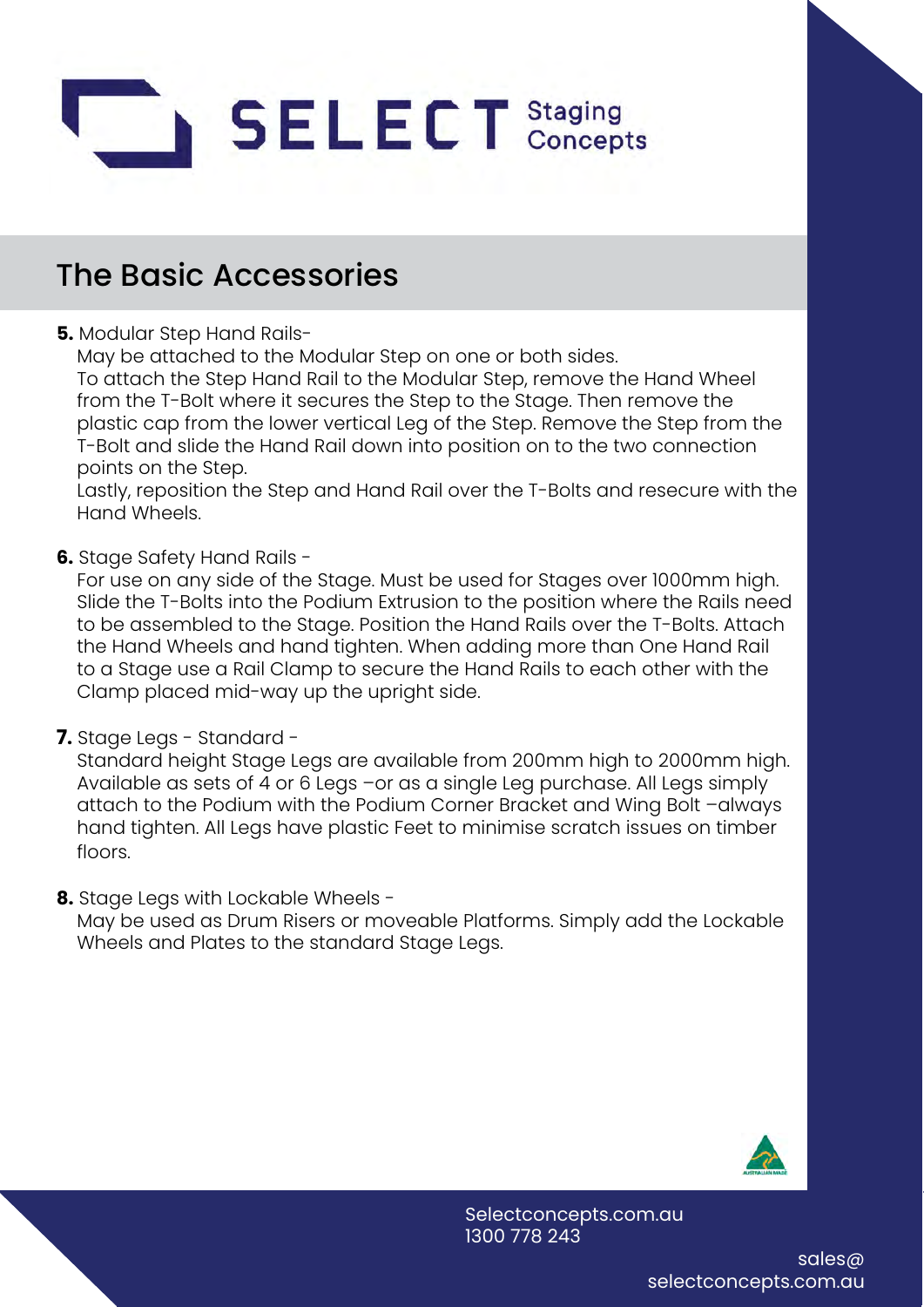





Modular Step Hand Rails North Stage Safety Hand Rails





Stage Legs - Standard and Stage Legs with Lockable Wheels



Selectconcepts.com.au 1300 778 243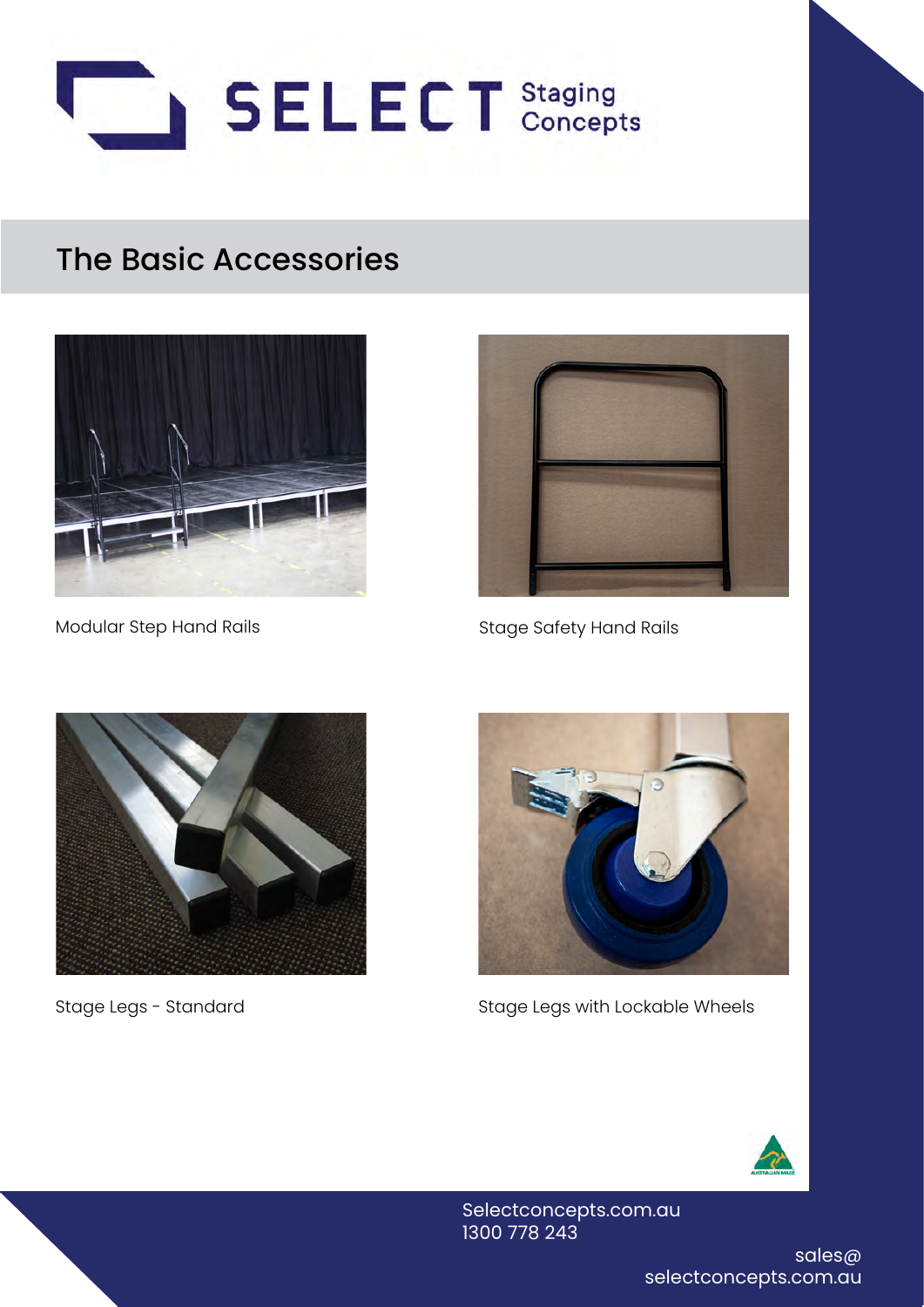

#### **9.** Adjustable Height Legs -

 Refer to Adjustable Leg Flyer -To be used on QUATTRO and PILOT Modular Stage Systems Only. Available in three Adjusted Lengths –in 50mm increments -400/600mm, 600/1000mm, 1100/1300mm high. Custom Height Adjustable legs are available on request.

 Add an Adjustable Height Leg to each Podium Corner Bracket and Hand Tighten. Then slide the Inner Leg to the desired height and click shut to secure. Ensure all 4 Legs are at the same height.

 The Adjustable Footer may be simply wound to adjust the Leg height to suit uneven ground.

#### **10.** Chair Border Rails -

 For use on Stages and Tiered Seating Systems to stop Chair Legs from slipping off the rear of a Stage Tier. Available in 1m or 2m sections. Insert 2 x T-Bolts into the rear Podium Aluminium Extrusion at either end of the Podium. Position the Chair Border Rail on the Stage Podium with the Hinge at the rear. Slide the Chair Border Rail Hinge predrilled hole over the T-Bolt. Attach the Hand Wheel over the T-Bolt and hand tighten.

#### **11.** Valance Stage Curtains -

 Attach around the Stage on as many Stage sides as preferred. We sew the Loop VELCRO into the Valance at the top – Hook VELCRO is supplied by the metre to match the Valance width – you cut Hook VELCRO into lengths and permanently attach to the top of the Podium Extrusion. The Valance Curtain sections simply peel on and off as required.

#### **12.** Embroidered Logos -

 Supply us with your Corporate or School Logo artwork file and we will embroider your Logo into the Centre Panel on the Stage Valance Curtain.

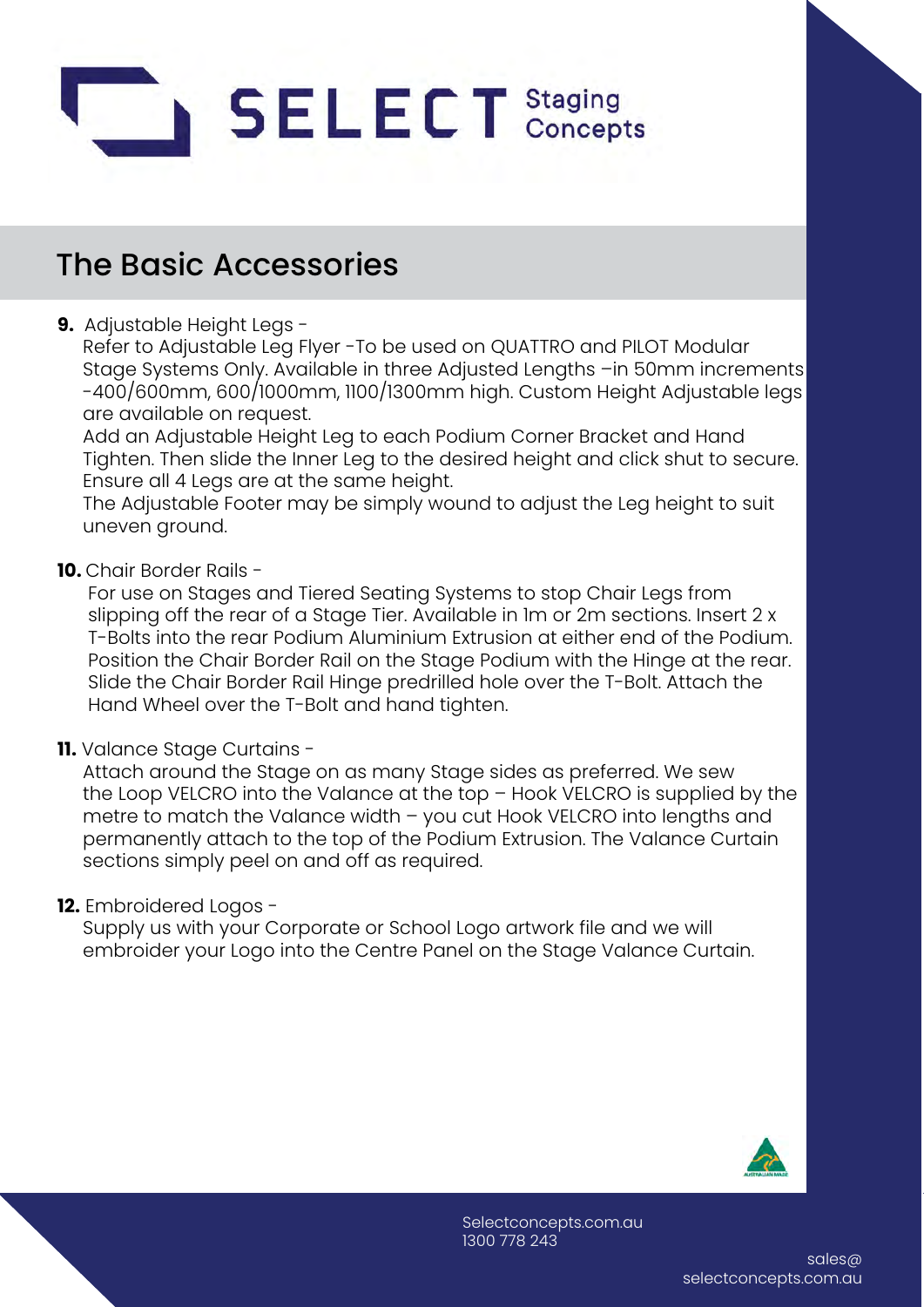



Adjustable Height Legs Chair Border Rails





Valance Stage Curtains The Controller Embroidered Logo





Selectconcepts.com.au 1300 778 243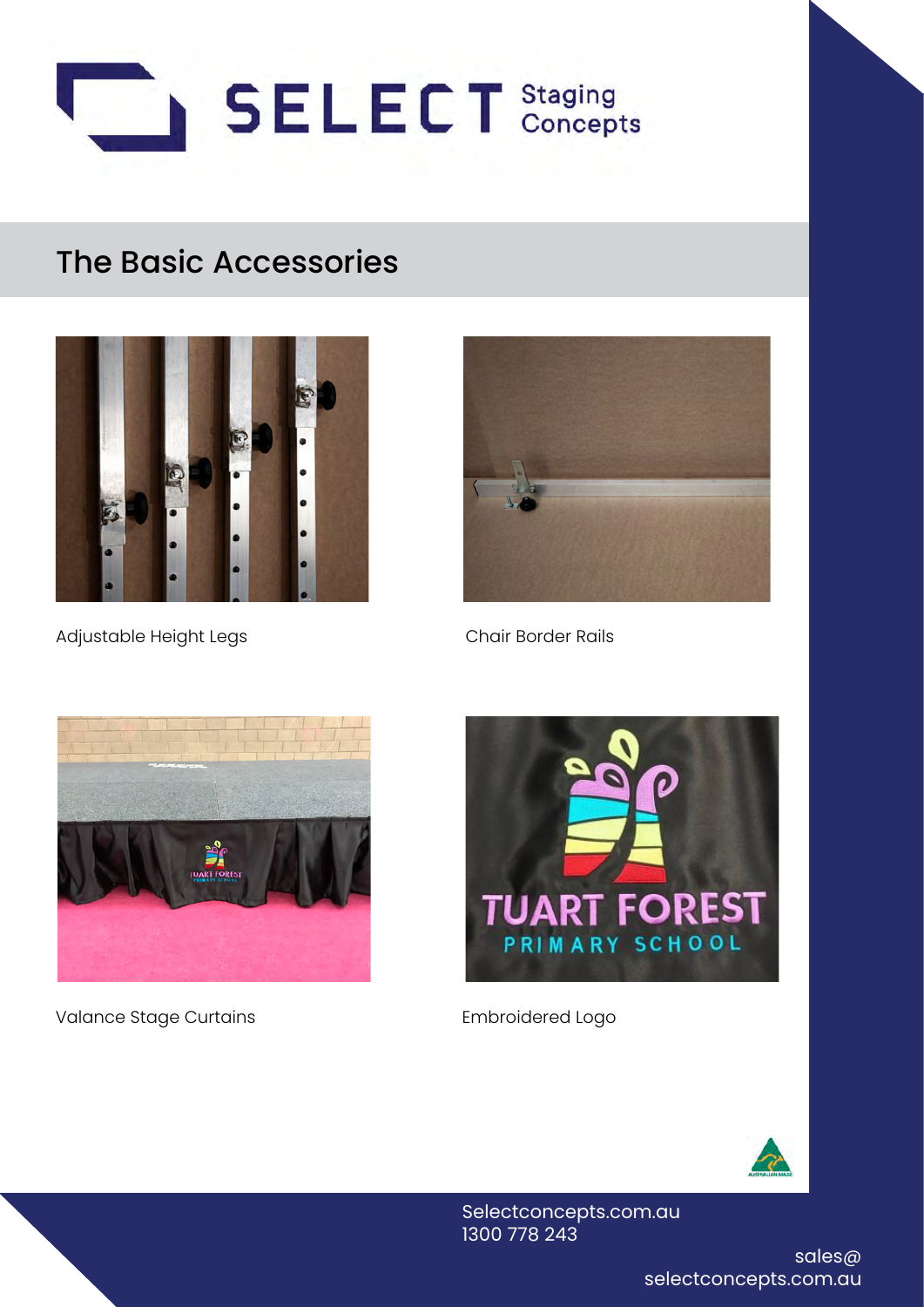

#### **13.** Storage Trolley Kit -

Refer to Stage Storage Trolley Kit Flyer.

 Simply utilise one of the Stage Podiums as the base platform for a Trolley and store up to 20 Stage Podiums and Accessories on the one Podium. Remove the Stage Legs from one Stage Podium – add the 4 x Heavy Duty Wheels to each Podium Corner Bracket and hand tighten. Turn the Podium over onto the wheels. As you remove each of the Stage Podiums from the Stage, lie it on the Storage Trolley Base upside down, remove the Legs and lie them in the recess of the Podium. Pack away all the Stage (up to 20 Podiums per kit) onto the Trolley and add the Accessories to the top of the last Podium. Slide the Trolley Kit Handle into the Aluminium Extrusion at the narrow end of the bottom Podium – attach the Hand Wheels and hand tighten. Lastly wrap the Trolley Kit Strapping around the Podium and Accessory stack and tighten. Then wheel it away to your Storage Area.

#### **14.** Leg Clamps -

 Secures groups of Legs together. To be used on large and high Stages; Choir Risers; Tiered Seating; Catwalks. Simply slide around the groups of Stage Legs and hand tighten.

 Short 2 Way Leg Clamps – Secures Stage Legs to QUATTRO Curtain Frame Module Legs.

 Standard 2 Way Leg Clamps – Secures groups of 2 Stage Legs – Usually on Exterior of Stage/Tiers.

 4 Way Leg Clamps – Secures groups of 4 Stage Legs – Usually Interior of Stage/Tiers.

 Corner 2 Way Clamps – Secures QUATTRO Curtain Frame Back Stage and Side Drape Modules to each other at the corner joins.

#### **15.** Sway Bracing -

 To be used to minimise flex and sway in large/high Stage systems; Tiered Seating; Choir Risers; Cat Walks. Ensures long term strength and support. Strong thin Aluminium Tubing in lengths up to 6.5m – may be attached to the Stage Legs to create a cross brace between Legs.

 Simply attached to Stage Legs with Sway Brace Clamps at either end and/or where the Bracing crosses a Leg Section

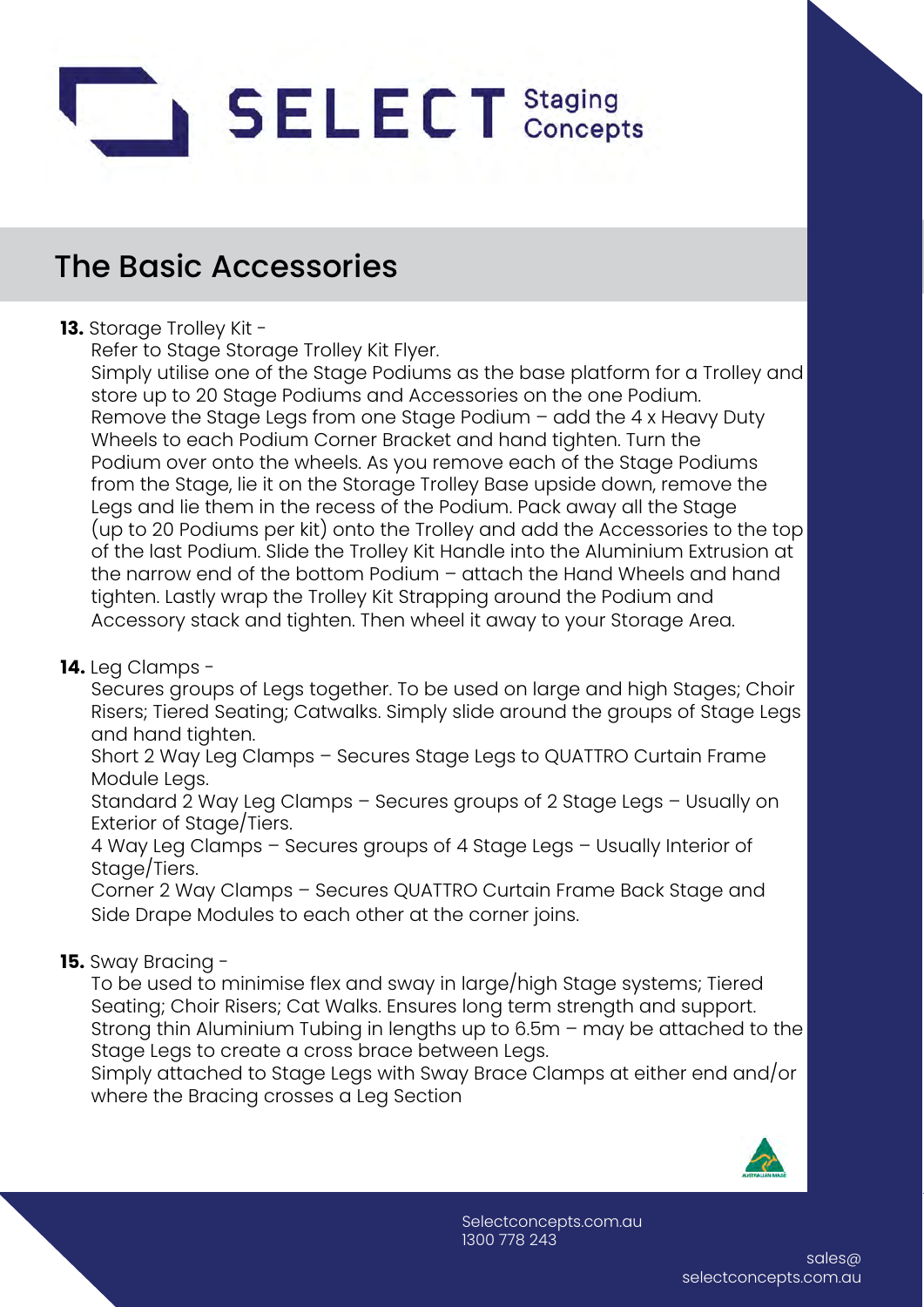



Storage Trolley Kit Leg Clamps





Sway Bracing with Sway Brace Clamps



Selectconcepts.com.au 1300 778 243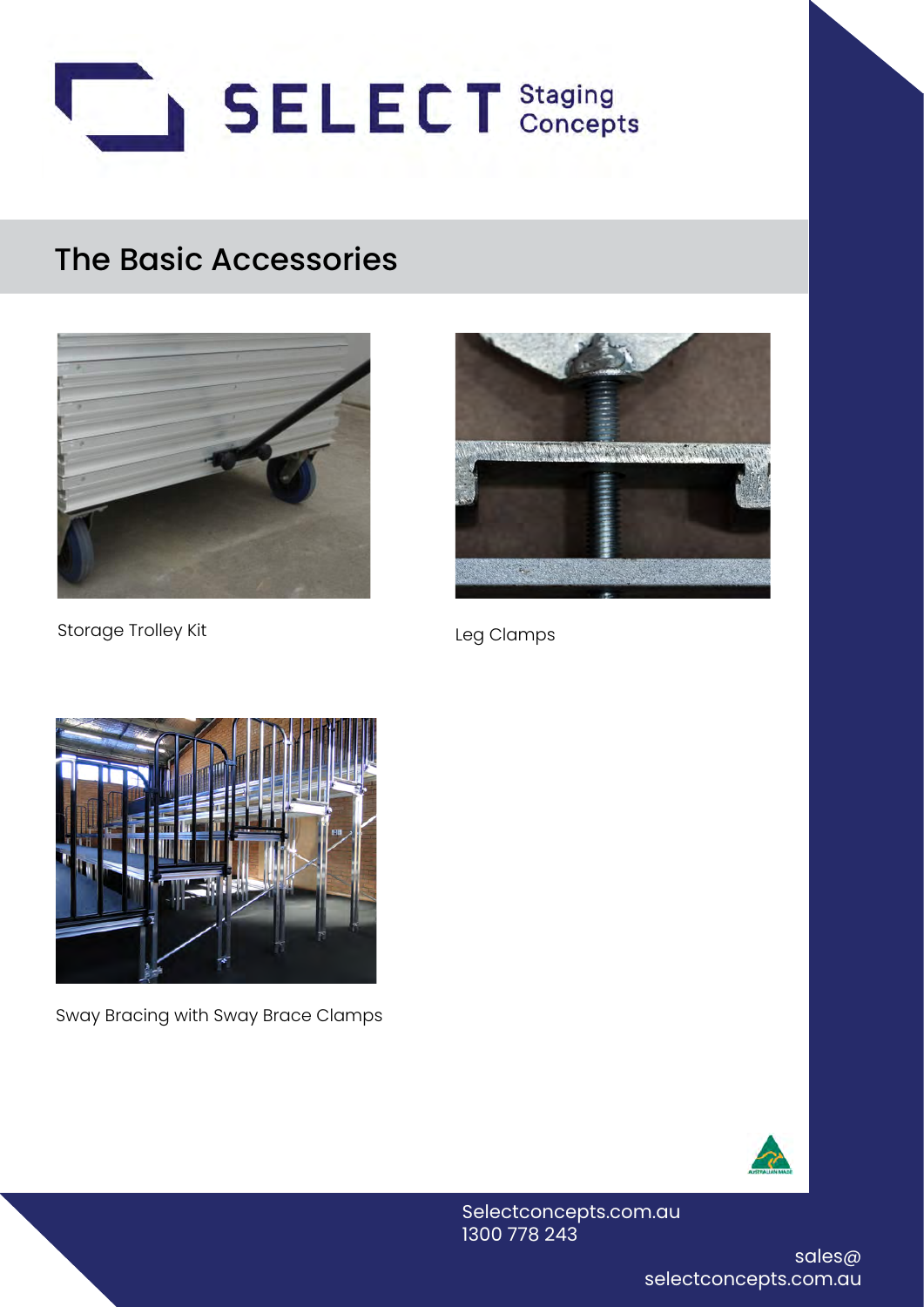

- **16.** Access Ramps with Optional Landings QUATTRO Access Ramps - Manufactured to Australian Standards AS1428.1. 1:14 gradient rise to Stage top height. 1.2m wide Ramp with options of Mid Point, Corner and Top Landings.
- **17.** Stage Curtain Systems Add a custom designed Backdrop, Side Drape or Front of House Curtain System to your Stage.
- **18.** Free Standing Step Units -

 Free Standing Step Units in Box Style or Frame Style – May be used in any area where a safe, stable Step Unit is required. Each Unit has recessed Wheels at the rear for easy movement of the Unit. Plus, we offer removeable Safety Hand Rails to the exterior of one or both Step Unit sides

**19.** Doorway Storage Trolley -

 Will fit through a doorway with Podiums stacked vertically on their sides against the side Rail – secure with Strapping/Ratchet Strap provided. Ideal for small Stages and Storage areas.

**20.** Transport Trailer -

 Designed to be towed behind a vehicle. Roadworthy Trailer with custom designed Storage areas to suit your combination of Podiums and Accessories.

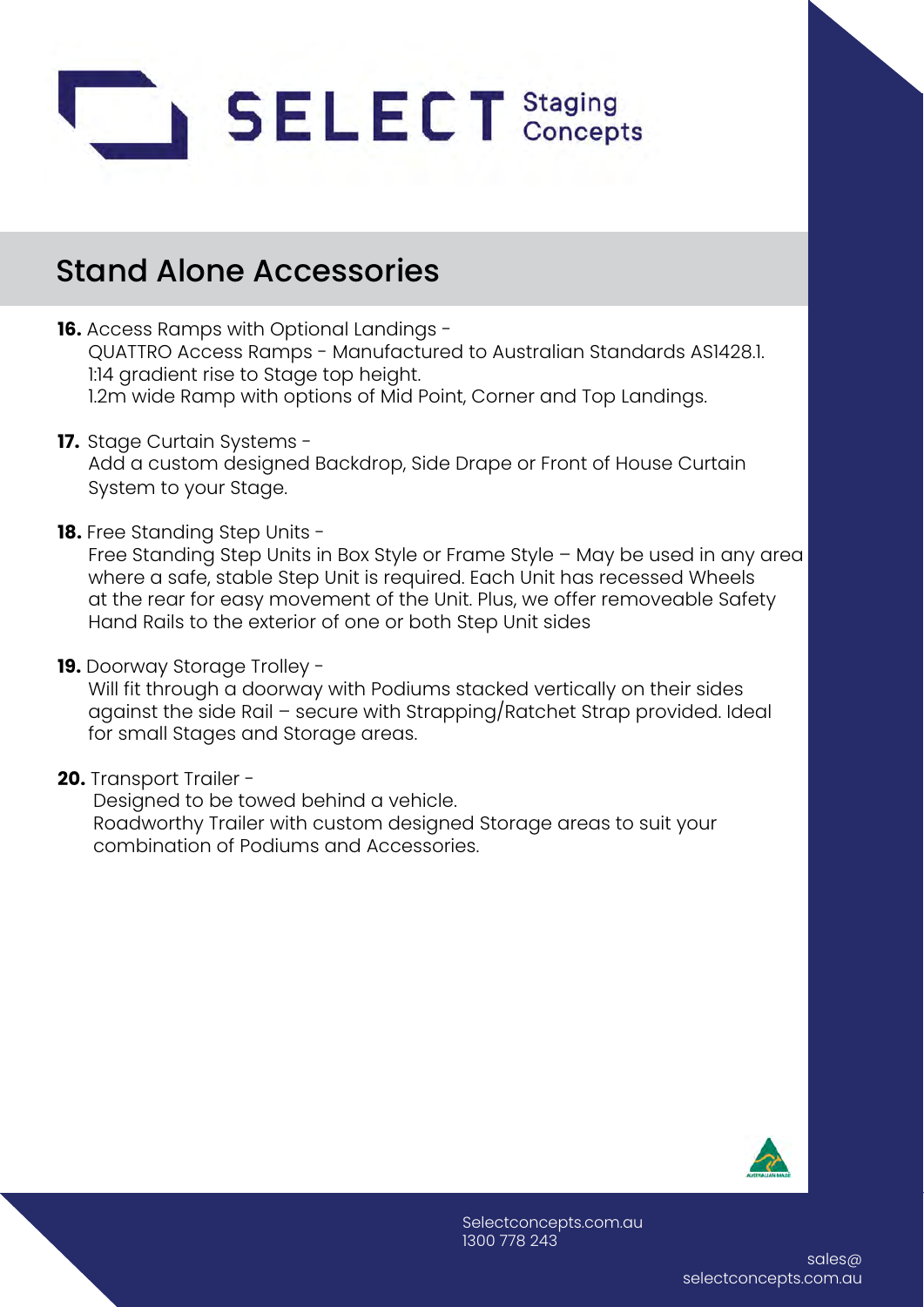



Access Ramp with Optional Top, Mid Point and Corner Landings.



Box Style Free Standing Step Unit



Doorway Storage Trolley



Stage Curtain System



Frame Style Free Standing Step Unit



Transport Trailer



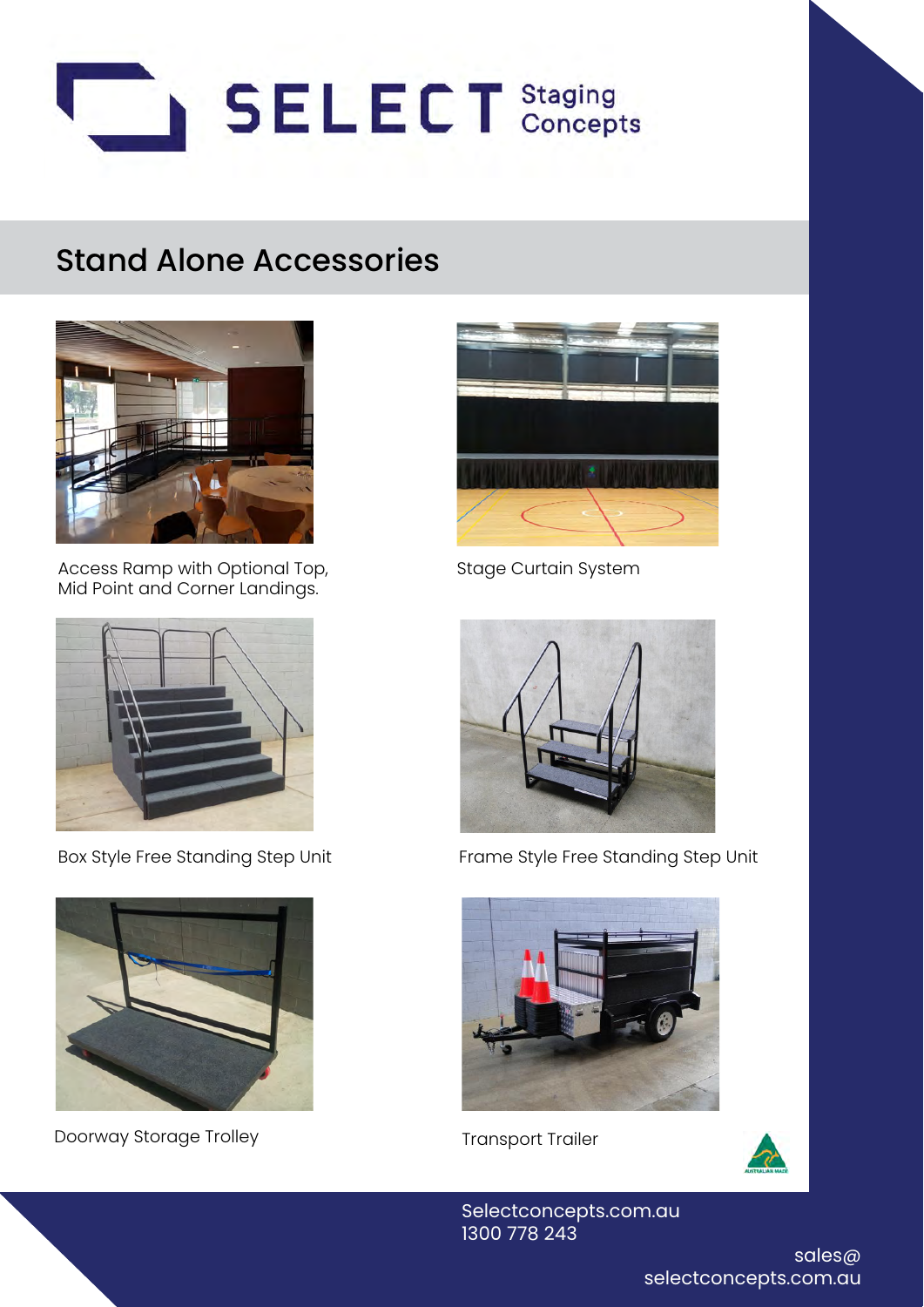

#### **21.** Scenery Panels -

 Single or Double Sided Scenery Panels/White Boards – on lockable Wheels. Maximum size 2400mm x 1200mm. Choice of finishes in Marine Grade Carpet, Acoustic Carpet, Whiteboard, Timber Stain.

#### **22.** Winners Podiums -

 Placegetter Podiums - Available in Drama Box Style or joined PILOT Podium Style.

#### **24.** Drama Boxes -

 We manufacture a range of Standard Size Drama Boxes as well as Custom Sizes and Shape options in a choice of Marine Grade Carpet or Timber Stain finishes.

#### **23.** Lecterns -

Available in three styles.

 Timber Post Style – simple upright with a tilted top Shelf. Timber Cabinet Style – With semi enclosed Body. With Drawer and Top tilted Shelf.

Electronic Style – Modular Design with optional electronic Accessories.

#### **24.** Dust Covers -

 A simple throw over to keep dust, dirt and animal mess off your Portable Stage purchases. The Dust Covers are water resistent too. All Dust Covers are manufactured to suit any of our Stage Systems - QUATTRO, PILOT, DIVA F&R and MELBA F&R Choir Riser - and for any sizes and number of podiums.

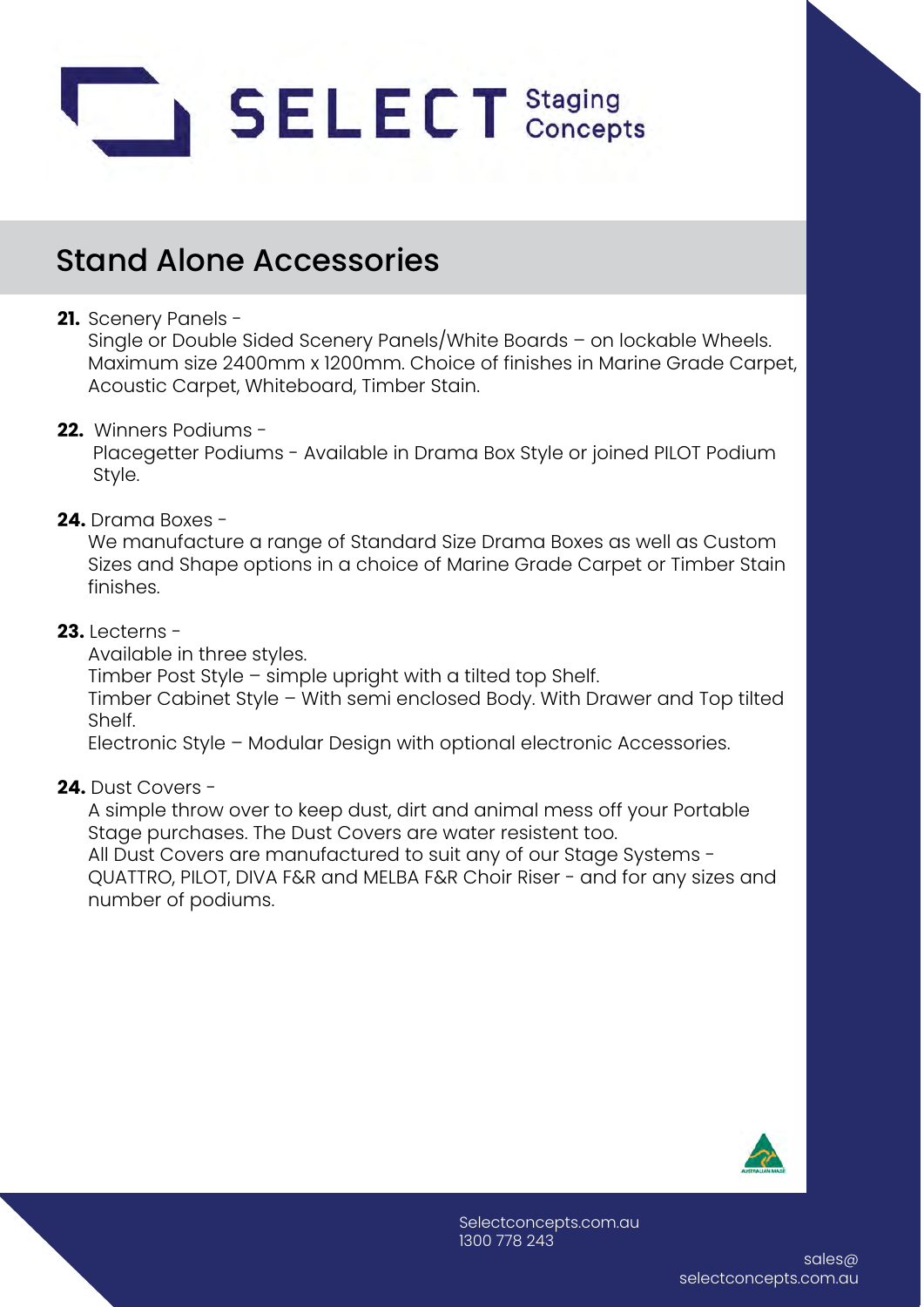





Scenery Panel **PILOT Winners Podiums** 



Drama Box Winners Podiums



Drama Boxes



Selectconcepts.com.au 1300 778 243